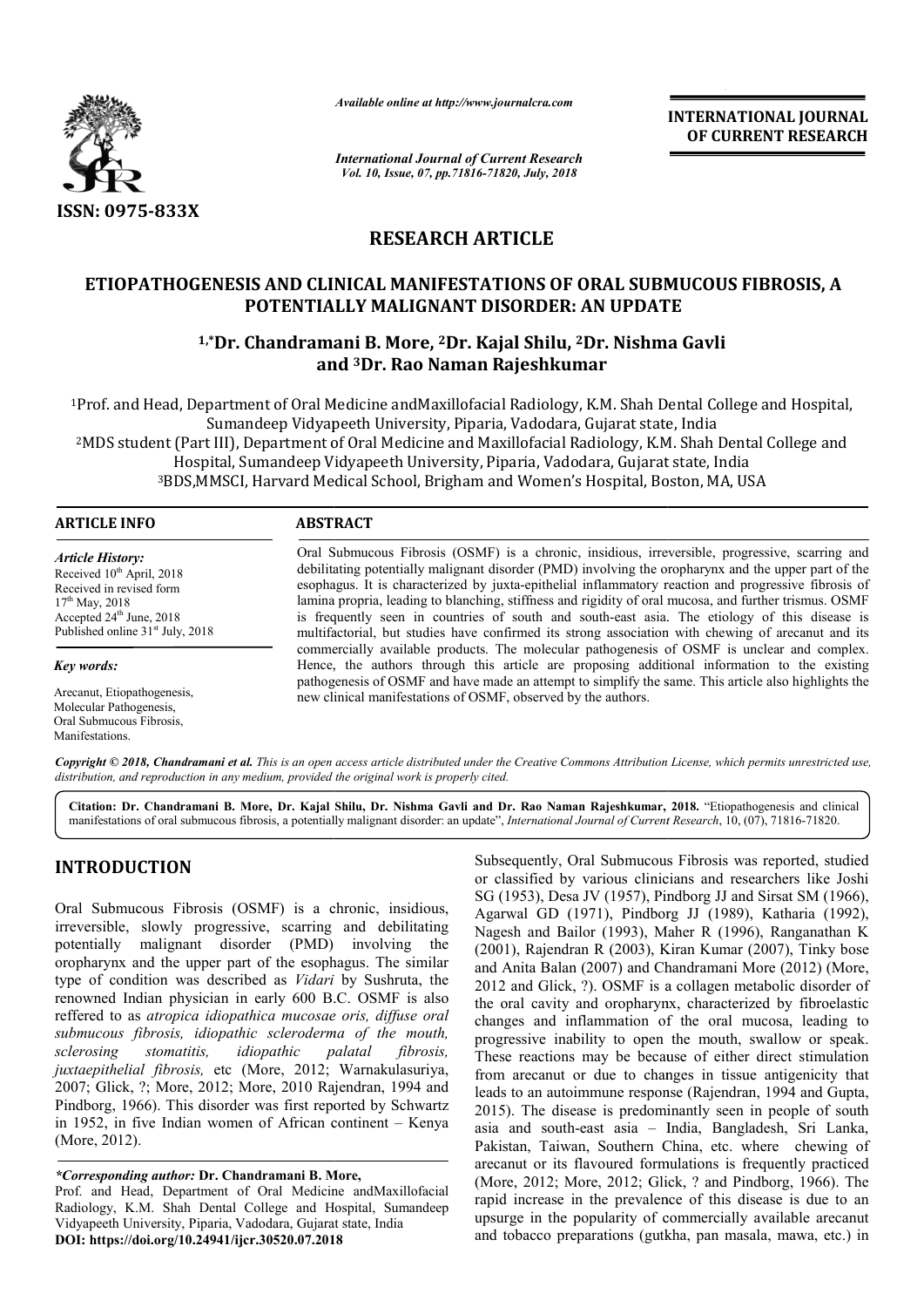Asian countries. Oral cancer is a key public health problem in Asian countries, where over 90% of the lesion arises from potentially malignant lesions like OSMF, Oral Leukoplakia, Oral Erythroplakia, Nicotina Stomatitis, etc (More, 2012; Glick, ?; More, 2010; Gupta, 2015; Jontell, 2008; Nigam, 2014). Discrepancies in the prevalence rate of OSMF are often noticed in different studies because of no uniformity in clinical criteria for diagnosis and differs geographically. The prevalence rate in India is about 0.2 to 6.42% and is higher in males (Jontell, 2008). Recent epidemiological data indicates that, the number of cases of OSMF has raised rapidly in India from an estimated 2, 50,000 cases in 1980 to an estimated 2.5 million cases in 2015 (Nigam, 2014; Nanavati, 2015; Tak, 2014). A significant variation in the prevalence of OSMF in other continents has been reported in Asian migrants of Europe, UK, USA, etc. Isolated cases among the non-asians have also been reported in the literature (Shah, 2012; Prabhu, 1993).

**Etio-pathogenesis:** The pathogenesis of the disease is not well established. The etiology is multifactorial, but chewing of Arecanut and its flavoured formulations are the main causative agents. The associated or supplementary factors which trigger the fibrosis are tobacco use, anemia, vitamin and protein deficiency, genetic and immunologic predisposition. It is now known that the arecanut alkaloids, especially arecoline, play a major role in the pathogenesis of OSMF by inducing collagen production and accumulation. Evidence suggests that the effect on specific subpopulations of fibroblasts, genetic predisposition and molecular mechanisms (Cytokines and Growth factors), renders the oral mucosa more susceptible to chronic inflammatory changes on exposure to carcinogens (Tak, 2014; Shah, 2012; Tilakaratne, 2006; Gupta, 2009; Khan, 2012; More, 2015 and Basoya, 2015).

#### **Prime factor**

#### **Arecanut and its formulations:**

Arecanut, commonly called as betelnut, is an endosperm (nut/fruit) from tropical tree *Areca catechu Linnaeus*. It is considered as group 1 human carcinogen and is known to produce mutagenic and genotoxic effects on body tissues. It is the fourth commonly used psychoactive substance, chewed for digestion and as a stimulant (Shah, 2012 and Prabhu, 1993). The nut is used alone or added with different tobacco or nontobacco substances to make different combinations [Table no. 1].The commercially available products of arecanut (ghutka, pan masala, mawa, flavoured supari, etc.) are strongly associated in the formation of OSMF, with the risk being the highest with ghutka. The nut also causes loss of appetite, insomnia, loss of concentration, dementia, staining of teeth etc. The nut majorly contains Alkaloids (*arecoline, arecaidine, guvacine, guvacoline*), Flavonoids (*tannins and catechins*) and Copper (Shahc, 2012; Tilakaratne, 2006; Khan, 2012; Rajendran, ?; Reddy, 2011; Ratheesh, 2015). Arecoline is the most abundant alkaloid. The arecoline and arecaidine stimulates fibro-genesis, by causing proliferation of fibroblast and gene expression, leading to increased collagen formation. These alkaloids undergo nitrosation to form N- nitrosamines which may have cytotoxic effects on cells. Arecaidine, which is produced by hydrolysis of arecoline, has marked effect on fibroblast stimulation. The slaked lime calcium hydroxide and /or catechu when added to arecanut in betel quid, mawa, pan masala, ghutka etc., facilitates hydrolysis of arecoline to

arecaidine, making it freely available in the oral cavity thereby increasing stimulation of fibroblast. The target cells of arecanut are oral fibroblast/ myofibroblasts and keratinocytes. Among Flavonoids, tannins and catechins are the most important components in arecanut. Flavonoids have direct effect on collagen metabolism, increasing the cross linking of collagen fibers thereby leading to lysyl-oxidase (LOX) activity. This enzyme activity plays an important role in formation of insoluble collagen due to cross-linking. The process of cross-linking makes the collagen fibers resistant to proteolysis and increases the tensile strength and mechanical properties of the fibers. The LOX is an important enzyme to convert collagen fibers into a stabilized covalently cross-linked mature fibrillar form (Tak, 2014; Tilakaratne, 2006; Khan, 2012; Ratheesh, 2015; Pillai, 1992; Trivedy, 1999 and Trivedy, 2000), [Figure 1]. Arecanut has high Copper content, ranging from  $205-535$  nmol/g(mean  $302 + 92$  nmol/g). (Trivedy, 1999 and Trivedy, 2000). Copper initiates functional activity and causes up-regulation of LOX enzyme leading to increase in insoluble collagen formation. The copper is incorporated in LOX, during its biosynthesis. The co-factor lysine tyrosyl quinone (LTQ) present in LOX is essential in the formation of cross-links in the collagen fibers. Copper plays a structural role in stabilizing the LTQ and in re-oxidizing the reduced enzyme for completion of the catalytic cycle. The chewing of arecanut for more than 10 minutes significantly increases soluble copper levels in oral fluids; thereby stimulating the fibro-genesis through up-regulation of LOX activity (Tak, 2014; Shah, 2012; Trivedy, 2000; Rooban, 2006 and Khan, 2012).

#### **Supplementary factors**

Tobacco: Tobacco is an addictive substance, used in various form- smokeless and smoking. It contains thousands of chemical compounds, out of which few are carcinogens, toxins and irritants to skin or mucosa. Tobacco is one of the important ingredient of commercially available products of Arecanut. It has proved that tobacco has no role in the formation of fibrosis, but because of presence of active carcinogens, tobacco helps in inducing carcinogenesis (More, 2012; Warnakulasuriya, 2007; Glick, ?; Prabhu, 1993).

**Role of Minerals:** The minerals like Iron, Copper, Zinc and other trace elements like K, Si, Ca, V, Cr, Ni, Mn, Br, Rb, Sr, Co and Pb, have no direct role in the formation of fibrosis but may help in creating the favourable environment at the tissue level (Reddy, 2011; Ratheesh, 2015; Pillai, 1992; Sinor, 2014) Iron, Copper and Zinc are biologically essential for normal development, growth and function of tissues. The presence of these elements can be demonstrated on serum analysis. These elements are essential for cellular metabolism and it gets altered during the pathogenesis of all premalignant and malignant lesions (Glick, 2012; Reddy, 2011; Pillai, 1992; Trivedy, 2000 and Rooban, 2006). Iron is utilized in high amount in fibrosis formation, there by leading to low levels of serum iron and heamoglobin. The low level affects the vascular channel formation causing decrease in mucosal vascularity. The serum Iron levels will be significantly decreased as the stage of disease increases, attributing the fact that iron is required for the synthesis of collagen, by the hydroxylation of proline and lysine. Deficiency of iron also causes defective healing and scarification, may be because of altered inflammatory response in the lamina propria.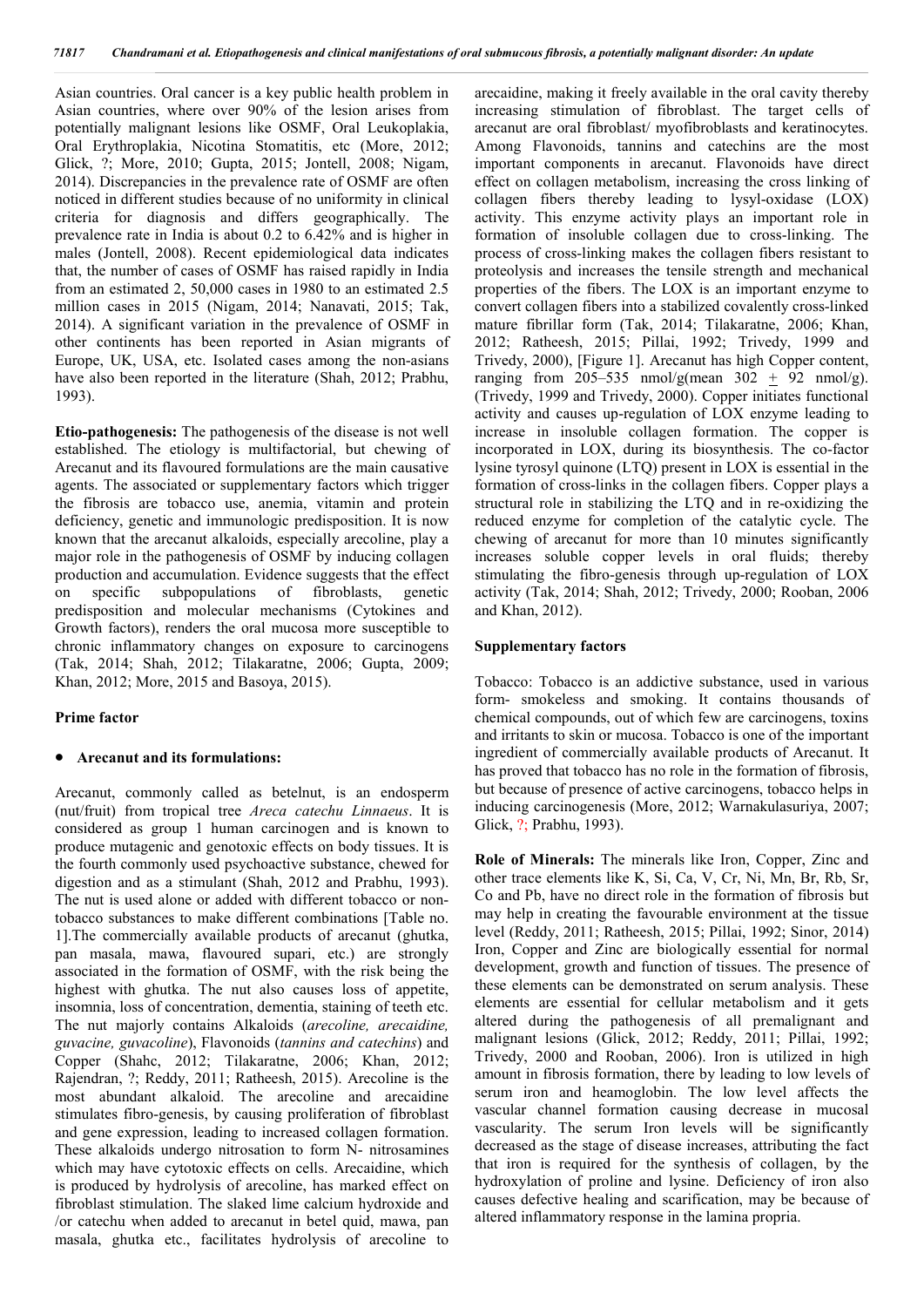Further, it causes decrease in the levels of cytochrome oxidase, leading to epithelial atrophy. The decreased level of serum zinc associated with the carcinogenesis may be due to increased utilization of zinc by tumor tissues, but the reason for the decreased level of serum zinc in OSF patients is not known (Rooban, 1993 Basoya, 2015; Ratheesh, 2015; Pillai, 1992; Shettar, 2010; Hosthor, 2014). Trace elements have been critically examined in etiology of various diseases, especially cancer. As micronutrient deficiencies are common in India and have been related to oral and upper aero-digestive tract cancers, it is considered necessary to study the impact of nutrients on oral premalignant lesions. Magnesium deficiency may trigger carcinogenesis by altering fidelity of DNA replication and increasing membrane permeability (Shettar, 2010; Hosthor, 2014).

**Genetic and Immunologic role:** Although oral submucous fibrosis is strongly influenced by arecanut chewing but, genetic factor plays a major role in deposition of collagen. There is significant increase in the frequency of human leukocyte antigen 10 (HLA10), DR3and DR7 in OSMF. This may be because of genetic susceptibility to the action of alkaloids and tannins.  $^{[23]}$ The collagen related genes COL1A2, COL3A1, COL6A1, and COL6A3 are found to be associated with the progression of the disease. The polymorphism of gene coding for Tumor Necrosis Factor - β (TNF- β) is associated with OSMF, which in turn prevents collagen degradation. The Plasma fibrin degradation products are increased in connective tissue, causing excessive deposition of fibrin leading to restriction of mouth opening (Basoya, 2015 and Pillai, 1992). The connective tumor growth factor (TGF) is highly expressed in OSMF. Also Glutathione S- transferases (GSTs) is recorded at higher level in OSMF. The single nucleotide polymorphisms in Thr 241 Met - NAT2 A857G increases the risk of OSMF. The Matrix Metaloprotease 1 (MMP1) is increased due to chewing of Arecanut and its related commercial products. The polymorphism in MMP3 promoter, increases the susceptibility to develop OSMF (Pillai, 1992). The expression of heme oxygenase 1 gets elevated due to arecoline in fibroblast, Inflammatory cells and endothelial cells. (Basoya, 2015 and Pillai, 1992). There is high risk of OSMF in the development of oral malignancy. The circulating immune complexes (CIC) and the immunoglobulin contents are highly elevated in OSMF and oral malignancy. The Immunohistochemistry reveals presence of T-lymphocytes and macrophages in epithelium and sub-epithelial connective tissue with CD4+ to CD8+ lymphocyte ratio of 2.1:1. (Pillai, 1992). The immunologic or autoimmune role in OSMF is determined because of presence of various autoantibodies, circulating immune complexes and immunoglobulin contents. The altered auto-antigens released from arecanut ingredients and damaged cells may induce autoantibody production. The autoimmune disorder like scleroderma has complete similarity with OSMF, including the ultra-structural changes. The presence of Cytotoxic Tlymphocyte antigen 4 pleomorphism in OSMF suggests the role of autoimmune origin (Basoya, 2015; Ratheesh, 2015; Pillai, 1992; Trivedy, 2000; Rooban, 2006; Khan, 2006; Wollina, 2015). Thus, OSMF is a cause and effect disorder associated with arecanut habit, rather than a disease of genetic susceptibility (Basoya, 2015 and Ratheesh, 2015).

### **Molecular pathogenesis**

The continuation of arecanut chewing habit for a long duration leads to chronic inflammation of oral mucosa, thereby leading to atrophy and ulceration. This feature becomes an important stage in the pathogenesis of OSMF. The cytokines are proteins that regulate immune and inflammatory responses. They regulate fibroblast functions, like proliferation, migration and matrix synthesis. These mediators regulate the initiation and progression of scarring in any fibrotic disease. The pro inflammatory cytokines are produced predominantly by activated macrophages and are involved in the up-regulation of inflammatory reactions. There is sufficient evidence that interlukin -1β (IL-1β), interlukin-6 (IL-6), interferon-α (INFα), tumor necrosis factor- α (TNF-α) and tumor growth factor β (TGF-β) are synthesized at the site of inflammation and are involved in the process of pathological pain (Tak, 2014; Prabhu, 1933; Trivedy, 2000; Khan, 2012; Wollina, 2015). The TGF-β plays an important role in extra cellular matrix formation thereby leading to increase in the collagen production and it decreases the collagen degradation.IL-6 is involved in proliferation of human fibroblast and up-regulates the fibroblast-ά 1 pro-collagen. TNF-  $\alpha$  is a mediator with multiple functions, including the regulation of inflammatory reaction and transcriptions of collagen and collagenase (Tak, 2014; Wollina, 2015; Kiran, 2007; Shettar, 2010). The collagen production is modulated by tumor growth factor - β (TGF- β) through activation of procollagen genes, elevation of procollagen protienases levels and up-regulation of lysyl oxidase (LOX) activity; whereas the collagen degradation pathway is modulated by tumor growth factor - β (TGF- β) through activation of tissue inhibitor of matrix metalloproteinase gene (TIMPs) and plasminogen activator inhibitor gene (PAI). The insoluble form of collagen production is increased leading to decrease vascularity, thereby causing atrophy of epithelium, defective healing and scarification (More, 2012; Glick, ?; Tak, 2014; Shettar, 2010; Sinor, 1990). Various findings indicate the disease to be a consequence of disturbances in the homeostatic equilibrium between synthesis and degradation of extracellular matrix (ECM), wherein collagen forms a major component, and thus OSMF is considered as collagen metabolic disorder. Transforming growth factor – beta (TGF-beta) is a potent stimulator of production and deposition of the ECM. The development of OSMF is based on increased collagen synthesis or decreased collagen degradation. Various biological pathways are involved in both these processes and probably the normal regulatory mechanism is either, down regulated or up regulated at different stages of OSMF. The alkaloids and tannins have major role at this stage (Tak, 2014; Tilakaratne, 2006; Hosthor, 2014; Joshi, 1952). These chemicals interfere with the process of collagen deposition and/or degradation of extracellular matrix. It has been postulated that arecanut induces the development of OSMF by increasing levels of cytokines in the lamina propria. Recent evidence suggests collagen-related genes in the susceptibility and pathogenesis of OSMF (Tak, 2014). The condition is aggravated by the auto regulatory process of TGF-β, which is responsible for trigger for both the increased collagen production and decreased collagen degradation pathways. It is proved that OSMF undergoes inflammatory changes in atleast some stage of the disease. The cyclo-oxygenase-2 (COX-2) enzyme was expressed at higher level in moderate type of fibrosis but did not exist in severe type of fibrosis (Tak, 2014; Tilakaratne, 2006; More, 2010; Cox, 1996). The basic fibroblastic growth factor (bFGF) may stimulate endothelial cell proliferation or facilitate vascular endothelial growth factor (VEGF) – endothelial cell interaction through modulation of endothelial cell integrin or VEGF - receptor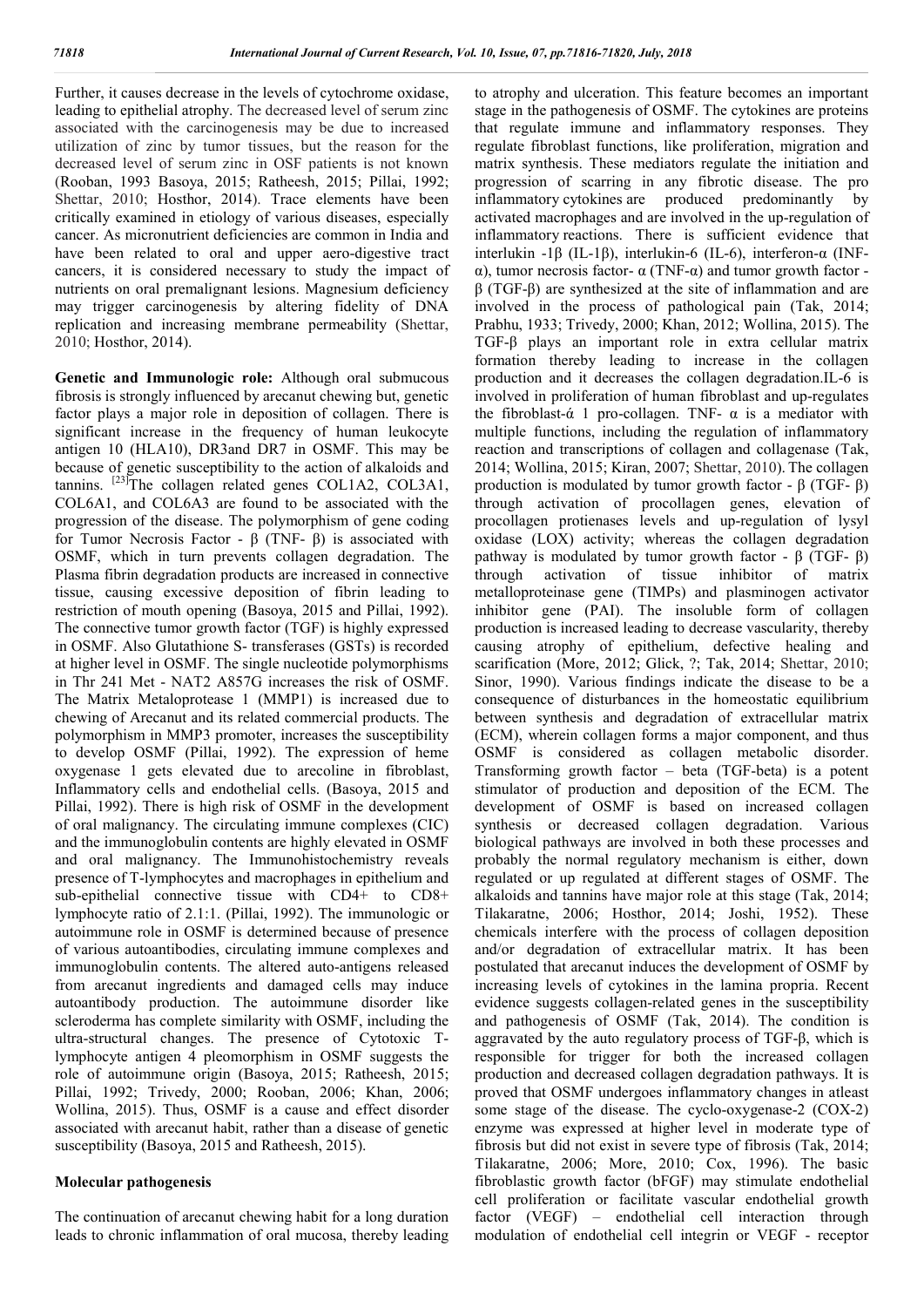expression (Tak, 2014; Basoya, 2015 and Ratheesh, 2015). The increased bFGF expression in endothelial cells along with fibroblasts in OSMF is an important observation, as bFGF potentiates leukocyte recruitment to inflammation by enhancing endothelial adhesion molecule expression. The endothelial cell and fibroblast dysfunction may be linked through the paracrine activity of soluble endothelial cell products (Tak, 2014; Basoya, 2015; Ratheesh, 2015; Taneja, 2011; Hazarey, 2007). The role of heat shock proteins (HSP) in pathogenesis of OSMF is obscure. It is found that arecoline stimulates HSP47 mRNA expression in human buccal mucosa fibroblast. HSP47 plays an important role in the synthesis, processing, and assembly of various collagens. The accumulation of collagen in the connective tissue may be because of simultaneous effect on HSP47 by betel quid chewing (Tak, 2014; Prabhu, 1993; Hazarey, 2007; Martin, ?). The above mechanism may explain the induction, maintenance and progression of fibrosis in OSMF, but the mechanism leading to carcinogenesis in this fibrotic oral mucosa is yet to be studied. The transformation of OSMF to Oral malignancy can be identified mainly through histopathology, at any stage of OSMF (Tak, 2014; Prabhu, 1993; Ratheesh, 2015; Hazarey, 2007; Van der Waal, 2009).

**Clinical Manifestation:** Oral submucous fibrosis affects mainly the young adults and middle aged individual, with peak incidence noted in  $2<sup>nd</sup>$  to  $4<sup>th</sup>$  decade of life. There is always a variation in gender distribution of OSMF geographically, although, the disease is more common in males with the ratio of 6:1.It involves buccal mucosa, labial mucosa, pterygomandibular raphe, anterior faucial pillars, hard and soft palate, pharynx, uvula, dorsal and ventral surface of tongue, floor of mouth, lips, gingiva and vestibule. [Figure 2]The brief symptoms and signs of this disease are mentioned in table no. 2 (More, 2012; Warnakulasuriya, 2007; Glick, ?; More, 2010 and Pindborg, 1966). The arecanut and its flavoured formulations [Figure 3]when chewed or sucked or placed in the mouth, the secretion or juices get mixed with saliva. This mixture will act as an irritant to the oral mucosa. The continuous irritation leads to the early mucosal changes like local or generalized erythema, vesicle formation, ulcerations, melanotic pigmentation and petechiae (More, 2012; Warnakulasuriya, 2007; Glick, ?; More, 2010; Gupta, 2015). On continuation of the habit, the oral mucosa undergoes transformation leading to blanching and initial formation of fibrosis, the hallmark of the diseases. The oral mucosa may also have brownish black pigmented patches. The connective tissue changes are progressive and continuous, because of functioning disorder of fibroblast. The oral mucosa will further undergo change at epithelial and connective tissue level. The affected oral mucosa becomes white or mottled/ marble like and leathery because of excessive and uncontrolled synthesis of collagen fibres in the connective tissue (More, 2012; Warnakulasuriya, 2007; Glick, ?; Prabhu, 1993; Basoya, 2015 and Rajendran, ?). On palpation, the affected mucosa will have thick, rigid, vertical fibrous bands and will differ according to the severity of the condition.

The mouth opening is significantly reduced due to stiff buccal mucosa and pterygomandibular raphe. Sometimes, the mouth opening is reduced to Zero. The tongue becomes depapillated, fibrosed, thin, smaller in size and has restricted movements. The soft palate appears blanched and has no movements on saying 'ah'. The morphology of uvula is altered. It becomes shrunken and will appear like *inverted,* 

*hockey stick, bud like and deviated.* In severe form of OSMF, thinning of lips, sunken cheeks, masseter muscle hypertrophy, slurred speech and hearing impairment is observed. The OSMF occasionally, may be associated with other Oral potentially malignant lesions like Oral leukoplakia, Oral lichen planus, Nicotina stomatitis etc. and Oral cancer. The malignant transformation rate of OSMF is 10-12%, which is highest amongst all the OPMDs (More, 2012; Warnakulasuriya, 2007; Glick, ?; Rajendran, 1994; Basoya, 2015; Ratheesh, 2015; Van der Waa, 2009).

#### **Conclusion**

Oral Submucous Fibrosis is the most poorly understood and unsatisfactorily treated oral potentially malignant disorder. Not a single drug has provided a complete relief or remission of the disease and this is mainly because of lack in the knowledge of etiopathogenesis, although there is strong association with chewing of arecanut and its commercially available products. The molecular pathogenesis of OSMF is unclear and complex. The authors through this article have provided additional information to the existing pathogenesis of OSMF and have made an attempt to simplify the same. The present article also highlights the new clinical manifestations of OSMF, observed by the authors. This all will help in proper assessment of the condition, and thereby in delivering the appropriate treatment.

#### **REFERENCES**

- Basoya S. 2015. Etiopathogenesis and management of oral submucous fibrosis. Quality in Primary Care., 23 (6): 327- 332
- Cox, S., Walker, D. 1996. Oral submucous fibrosis: A review. Aust Dent Jou., 41(5):294-9.
- Glick M. Burket's Oral Medicine, 12<sup>th</sup> Edition, Chapter 5. Red and White lesions of Oral Mucosa, page no. 100- 102.
- Gupta M, Mhaske S, Ragavendra R, Imtiya. Oral submucous fibrosis -Current Concepts in Etiopathogenesis. People's Jou of Sci Res. 2008; 1: 39-44.
- Gupta M, Mishra P, Shrivastava K, Singh N. Oral Submucous Fibrosis- Current Concepts of Aetiology and its Management. Jou App. Dent. Med. Sci. 2015; 1(1):28-39.
- Hazarey V, Erlewad D, Mundhe K, Ughade S. Oral submucous fibrosis: study of 1000 cases from central India. Jou Oral Pathol Med. 2007; 36: 12–7.
- Hosthor S, Mahesh P, Priya M, Sharada P, Jyotsna M, Chitra S. Quantitative analysis of serum levels of trace elements in patients with oral submucous fibrosis and oral squamous cell carcinoma: A randomized cross-sectional study.Jouof Oral Maxillo Pathol. 2014;18(1):46-56.
- Jontell M, Holmstrup H. Red and white lesions of the oral mucosa. In Greenberg M, Glick M, Ship J Burket's Oral Medicine. 11<sup>th</sup> edition. Hamilton: 2008.p. 88-89.
- Joshi S. Fibrosis of the Palate and Pillars. Indian Jou of Otolaryngology. 1952; 4(1): 1-4.
- Khan S, Chatra L, Prashanth S, Veena K, Rao P. Pathogenesis of oral submucous fibrosis. Jou of Cancer Res and Thera. 2012; 8(2):199-203.
- Khan S, Laxmikanth Chatra L, Prashanth S, Veena K, Rao P. Pathogenesis of oral submucous fibrosis. Jou of Can Res and Therapeutics. 2012; 8(2):199-203.
- Kiran K, Saraswathi T, Ranganathan K, Devi M, Elizabeth J. Oral submucous fibrosis: A clinico-histopathological study in Chennai. Indian Jou Dent Res 2007;18:106-11.